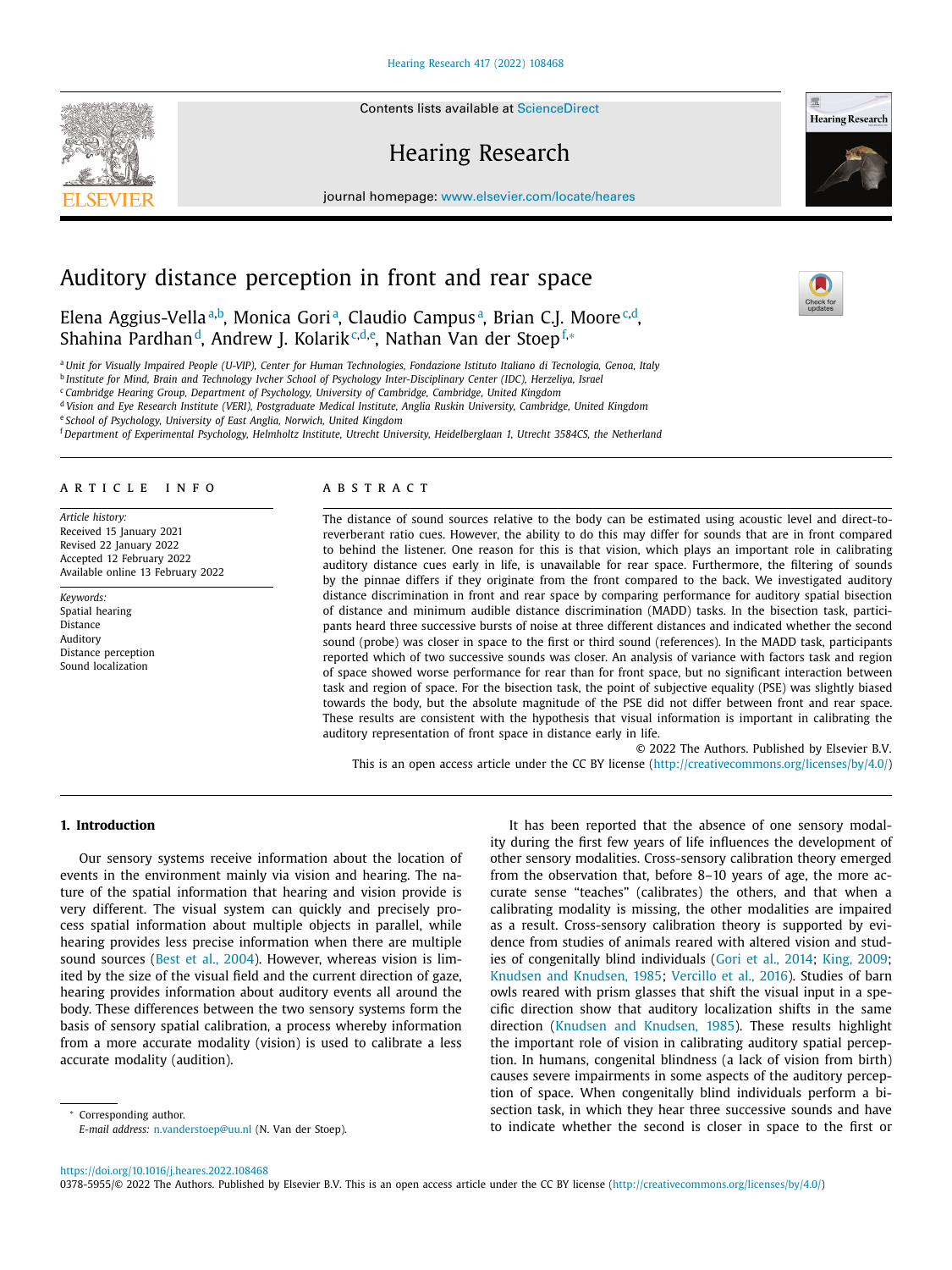last sound, they perform significantly worse than sighted individuals (Gori et al., [2014\)](#page-5-0). Vision is thought to be especially important for calibrating extrapersonal auditory space beyond reaching and grasping distance, for which tactile information is not available for calibration (Gori et al., [2014;](#page-5-0) [Kolarik](#page-5-0) et al., 2016; [Voss,](#page-6-0) 2016). However, vision cannot be used to calibrate auditory space in the rear hemifield.

Most studies supporting a role of vision in calibrating auditory spatial perception have focused on sources varying in azimuth, i.e. in horizontal space [\(Aggius-Vella](#page-5-0) et al., 2018; Gori et al., 2014; [Vercillo](#page-5-0) and Gori, 2015; [Vercillo](#page-5-0) et al., 2016). Both spatialbisection and minimum audible angle (MAA) tasks have been used [\(Aggius-Vella](#page-5-0) et al., 2020, [2018;](#page-5-0) Gori et al., [2014;](#page-5-0) Tonelli et al., 2015; [Vercillo](#page-5-0) and Gori, 2015; [Vercillo](#page-5-0) et al., 2016). Performance in a bisection task is thought to depend on an internal spatial representation of the three sound sources [\(Aggius-Vella](#page-5-0) et al., 2020; [Voss,](#page-6-0) 2016). The task is assumed to be performed by comparing relative distances within that internal representation. Hence, performance is likely to depend on the availability of vision to accurately calibrate the internal representation of auditory space during development. An erroneously calibrated or uncalibrated internal representation of auditory space results in poor performance on this task (Gori et al., [2019;](#page-5-0) Knudsen and [Knudsen,](#page-5-0) 1985).

In an MAA task, participants hear two sounds in succession and report whether the second (probe) sound was to the right or left of the first (reference) sound [\(Mills,](#page-5-0) 1958). The MAA task can be performed using cues such as interaural level or time differences, without relying on an auditory spatial representation. The observation that sighted and blind participants perform similarly on MAA tasks (Gori et al., [2014;](#page-5-0) [Vercillo](#page-5-0) and Gori, 2015; Vercillo et al., 2016) is [consistent](#page-5-0) with this notion. This finding also suggests that performance on MAA tasks is not dependent on the availability of vision to calibrate auditory space. Two studies showed that bisection performance was better for front than for rear space, while MAA [thresholds](#page-5-0) were similar for front and rear space (Aggius-Vella et al., 2020, [2018\)](#page-5-0). These results are consistent with the idea that vision plays a role in mapping acoustic cues to an internal representation of the azimuth of sound sources, which is important for the spatial-bisection task, but not crucial for the MAA task.

Although much is known about how vision influences auditory localization in horizontal space (for a review, see King [2009\)](#page-5-0) it is unclear what role vision plays in calibrating acoustic cues for distance (Alais and [Carlile,](#page-5-0) 2005; Van der [Stoep](#page-5-0) et al., 2015). Visual distance judgments are generally more accurate than auditory distance judgments [\(Anderson](#page-5-0) and Zahorik, 2014; Da [Silva,](#page-5-0) 1985). Therefore, it seems plausible that vision plays a role in calibrating acoustic distance cues early in life (see [Agganis](#page-5-0) et al. 2010, [Calcagno](#page-5-0) et al. 2012). The distance of a sound source with a fixed level at the source can be estimated using the level at the listener's ears and the difference in level between the direct and reverberant sound in echoic environments (the direct-to-reverberant ratio, DRR; [Bronkhorst](#page-5-0) and Houtgast, 1999; [Kolarik](#page-5-0) et al., 2013a). Studies of auditory distance perception have shown that both sighted and blind participants underestimate the distances of sounds located farther than 1 m away and, in addition, blind participants overestimate the distance of nearby sounds [\(Kolarik](#page-5-0) et al., 2013b; [Kolarik](#page-5-0) et al., 2017b). These findings indicate that blindness results in compressed auditory spatial representations of distance compared to sighted controls. The finding that blindness alters auditory distance perception suggests a role for vision in calibrating auditory distance perception. Partial visual loss has also been shown to affect absolute auditory distance judgments; greater severity of visual loss is associated with poorer accuracy in judging closer sound distances and greater accuracy in judging farther sound distances [\(Kolarik](#page-5-0) et al., 2020). However, previous studies that assessed absolute distance perception investigated performance for sounds presented either in front space only [\(Kolarik](#page-5-0) et al., 2013c, [2017b,](#page-5-0) [2020;](#page-5-0) Zahorik and [Wightman,](#page-6-0) 2001; [Zahorik,](#page-6-0) 2002a), or at 90° azimuth relative to the participant [\(Zahorik,](#page-6-0) 2002a).

The present study compared auditory distance judgments for sounds in front space and in rear space using a spatial-bisection task and a minimum audible distance discrimination (MADD) task, using sighted participants. As mentioned above, findings in the literature strongly suggest that vision plays an important role in calibrating auditory spatial perception during the early years of life (Gori et al., [2014\)](#page-5-0). Vision is available to calibrate auditory spatial perception during development for sounds originating in front but not in rear space (see [Spence](#page-5-0) et al. 2020, for a discussion of auditory perception in front and rear space). Therefore, we tested blindfolded normally sighted participants using sounds in both front and rear space and compared their performance on the two auditory spatial tasks between these regions of space. We hypothesized that bisection thresholds would be lower for front space than for rear space. Based on the assumption that the MADD task can be performed using "raw" distance cues without relying on a calibrated auditory representation of space, we also hypothesized that there would be no difference in MADD thresholds between front and rear space.

### **2. Materials and methods**

#### *2.1. Participants*

There were twenty participants (mean age 27 y, range 23–30 y), 10 of whom were female. All participants had normal or nearnormal hearing, based on audiograms measured using the procedure described by the British Society of [Audiology](#page-5-0) (2011). Puretone average (PTA) better-ear hearing thresholds over 0.5, 1, 2, 4, and 8 kHz were less than or equal to 25 dB HL. The experiments were carried out in accordance with the tenets of the Declaration of Helsinki. Following an explanation of the experimental procedure and possible consequences, informed consent was given by all participants. Ethical approval was provided by the ethics committee of the local health service (Comitato Etico, ASL3 Genovese, Italy).

#### *2.2. Apparatus and stimuli*

A schematic of the set up is shown in [Fig.](#page-2-0) 1. An array of 11 loudspeakers was positioned at the level of the participant's ears, by adjusting the position of a chin rest at the start of the experiment. During the experiment, a chin rest was used to position the participant's head at the correct distance relative to the array, and to ensure that the head position was kept constant throughout the task. The loudspeakers were produced in-house by the Istituto Italiano di Tecnologia, and the on-axis frequency responses of the individual loudspeakers were equalized (for more details, see [Ahmad](#page-5-0) et al. 2019). The sounds were played through the loudspeakers, which were positioned in a straight line on a table with 7 cm between each loudspeaker, the closest loudspeaker being 20 cm from the center of the head (see [Fig.](#page-2-0) 1). The loudspeakers faced upwards. This ensured that the sounds reaching the participant's ears were very similar for sounds in front and rear space. The participant and loudspeaker array were positioned in the approximate center of a quiet room measuring 4 (width)  $\times$  8.7 (length)  $\times$  2.7 (height) m, which had painted walls, a tiled ceiling and floor, and equipment and tables against the walls.

Each participant performed a bisection task [\(Fig.](#page-2-0) 1A) and a MADD task [\(Fig.](#page-2-0) 1B) in two spatial regions: (1) directly in front of the participant (at  $0^{\circ}$  azimuth, [Fig.](#page-2-0) 1C), and (2) behind the participant (at 180° azimuth, [Fig.](#page-2-0) 1D).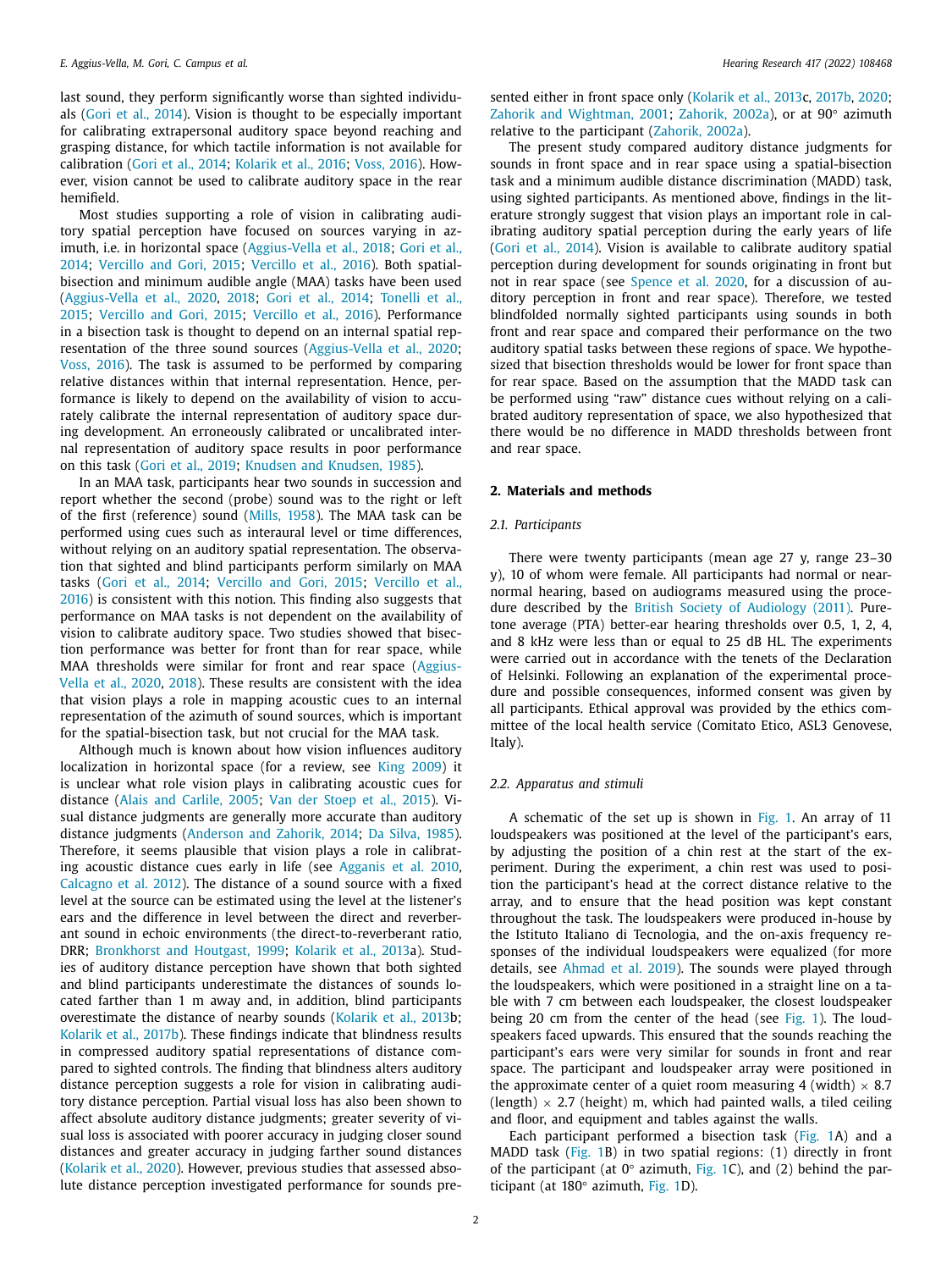<span id="page-2-0"></span>

Fig. 1. A schematic depiction of the positions of the sound sources and the participant's location in the spatial bisection task (A) and the minimum audible distance discrimination task (B). The locations of the reference sounds are indicated in red and an example location of a probe sound is indicated in gray. The figure shows the front condition (A–C) and the rear condition (D). In the rear condition, participants were seated at the same distance from the closest loudspeaker but with their back to the loudspeaker array.



**Fig. 2. (.** A) An example of a psychometric function for the bisection task. The x axis shows the position of the probe (0 corresponds to the position of the participant). The y axis shows the proportion of closer responses. The data (the dots) were fitted with a cumulative Gaussian function (continuous line). The midpoint of the function (corresponding to a proportion of closer responses equal to 0.5, see horizontal dashed line) was taken as the PSE (see the dashed vertical line), and the distance of the PSE from the physical center point between the two references was taken as the bias. In this example, the PSE is to the left of the actual midpoint of 55 cm, indicating a bias towards the body. The standard deviation ( $\sigma$ ) of the fit, which is the reciprocal of the slope of the psychometric function, was taken as the estimate of threshold/precision. (B) The group average psychometric functions in the front (solid line) and rear space condition (dashed line) of the bisection task. (C) The group average psychometric functions in the front (solid line) and rear space condition (dashed line) of the MADD task. Shaded error bars in B and C indicate stand errors.

A custom-written Matlab (Mathworks, Natick, MA) script was used to generate the stimuli on an Asus AA185 computer with a 64-bit Realtek High Definition sound card. Sounds were routed to the loudspeakers via a virtual serial port (RS485), allowing the selection of the appropriate loudspeaker through software [\(Ahmad](#page-5-0) et al., 2019). Stimuli were broadband white noise bursts sampled at 44.1 kHz with 16-bit resolution, a frequency range from 20 to 20,000 Hz, and a duration of 100 ms, including 10 ms rise/fall times, as used in previous work [\(Aggius-Vella](#page-5-0) et al., 2020). Sound files were produced and saved prior to the experiment. For each stimulus presentation, a new noise sample was generated. The inter-stimulus interval was 500 ms. The sound level ranged from ∼69 dBA for the nearest loudspeaker to 59 dBA for the farthest loudspeaker (see Fig. 1 and 3A), as measured by placing a sound level meter near the location of participant's ear during the experiment, but without the participant being present.

#### *2.3. Procedure*

The participants were blindfolded before entering the testing room and throughout the experiment. Participants were instructed about the procedure and were informed that they would hear sounds originating from different distances.

In the bisection task, the two reference sounds were presented in a randomized order: the first sound was presented at a distance of 20 cm and the third sound at 90 cm, or vice versa. The second/probe sound was presented from one of the 9 other loudspeakers (the reference loudspeakers were excluded). Participants were required to verbally report if the second sound was closer to the first sound or the third sound. The probe distance in each trial was chosen by the QUEST adaptive algorithm (Watson and Pelli, 1983), which estimated the point of [subjective](#page-6-0) equality (PSE, the location of the probe perceived to be an equal distance from the two references) following each response and positioned the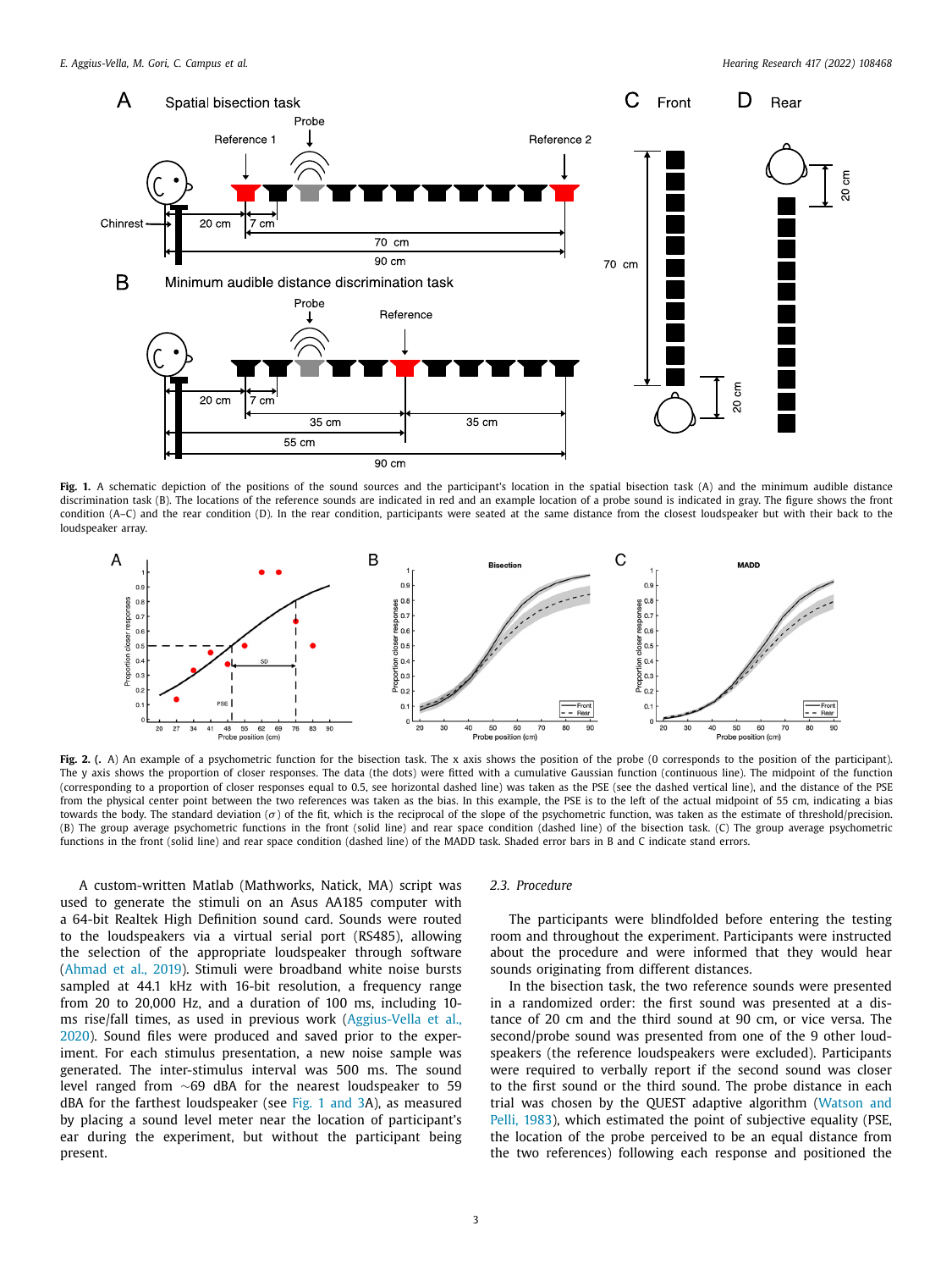probe near the PSE in the following trial. Sixty trials were run for each space. The bisection task took about 45 min.

In the MADD task, two sounds (the reference and the probe) were presented in a random order on each trial. The reference sound was played from the central loudspeaker (55 cm from the participant). The probe sound was played from one of the other 11 locations. The participants were instructed to report which of the two sounds was farther away. The probe position was determined by a QUEST procedure that tracked the location of the probe leading to a 50% probability of it being judged as closer than the reference sound. Sixty trials were run for each spatial region, which took about 45 min.

In both tasks, participants' responses were recorded by the experimenter. The order of space tested (front and rear) and the order of tasks (bisection and MADD) was random between participants. No feedback was given, and the response time was not constrained. Data were collected in a single session of approximately 1 h and 45 min, with rest breaks.

## *2.4. Analysis*

For the bisection data, the probability of the probe being judged as closer to the nearest reference was computed for each probe position. For the MADD data, the proportion of "farther" responses to the probe sound was calculated for each probe position. Bisection and MADD data were then fitted with cumulative Gaussian functions. An example for the bisection task is shown in [Fig.](#page-2-0) 2. The standard deviation ( $\sigma$ ) of the fit (for which  $1/\sigma$  is proportional to the slope of the psychometric function) was computed as the estimate of threshold (a measure of precision), for each participant and spatial region. For the bisection data, the midpoint of the fitted function was taken as the PSE. The bias was calculated as the distance of the PSE from the physical center point at 55 cm. For the MADD data, the function midpoint was not analyzed. Measures of goodness of fit were obtained by calculating  $\mathbb{R}^2$  values based on the differences between the obtained judgments and the fitted cumulative Gaussian functions. This method has been validated and applied in several studies (Alais and Burr, [2004;](#page-5-0) Gori et al., [2012;](#page-5-0) [Morrone](#page-5-0) et al., 2005). To assess whether the  $\mathbb{R}^2$  values differed significantly from 0, we computed the associated t-value obtained by the transform  $t = \sqrt{(R^2/(1-R^2))}/\sqrt{3}$  and we compared it to Student's t-distribution with *N* − 2 degrees of freedom, where N is the number of trials. The significance level  $(\alpha)$  was set to 0.05.

For the bisection task, the bias (PSE shift from the true center) was compared between front and rear space and to zero using a *t*-test for each region of space, with  $\alpha = 0.05$ . The threshold values ( $\sigma$ ) were subjected to a within-subjects analysis of variance (ANOVA) with factors task (spatial bisection versus MADD) and region of space (front versus rear).

#### **3. Results**

#### *3.1. Participant selection*

The measures of goodness of fit were used to determine whether the data for any participants should be excluded. Exclusion criteria were non-significant fit values ( $p > 0.05$ ) and/or  $\mathbb{R}^2$ values smaller than or equal to 0.1. Based on these criteria, the data for three participants were removed from further analysis. Data from 17 participants was further analyzed. There were no significant differences in  $\mathbb{R}^2$  between front and rear space for any of the tasks (all 0  $\langle t < 1.85, p \rangle$  0.08).

## *3.2. Points of subjective equality*

The PSEs for the bisection task are shown in panel B of [Fig.](#page-4-0) 3. The PSEs for front space ( $M = 50.0$  cm, standard error,  $SE = 1.6$ ) and rear space ( $M = 51.5$ ,  $SE = 1$ , 6) did not differ significantly  $(t(16) = -0.782, p = 0.446).$ 

To compare the PSE values with the actual center point between the two references of 55 cm, two one-sample *t*-tests were performed (with  $\alpha$  corrected for multiple comparisons, giving  $\alpha$  = 0.025). The PSEs were significantly closer to the head than the actual center for front space  $(t(16) = -3.138, p = 0.006,$ *d* = −0.761) but not for rear space (*t*(16) = −2.229, *p* = 0.041). See [Fig.](#page-2-0) 2 for the group average psychometric fits for both tasks.

#### *3.3. Thresholds*

The bisection thresholds are shown in panel C of [Fig.](#page-4-0) 3. See [Fig.](#page-2-0) 2 for the group average psychometric fits for both tasks. An ANOVA showed a significant main effect of region of space:  $F(1, 16) = 6.2$ ,  $p = 0.024$ . Thresholds were lower (better) for front than for rear space. However, there was no significant interaction between task and region of space:  $F(1, 16) = 0.61$ ,  $p = 0.445$ . Thus, the results do not support our hypothesis that thresholds would be lower for front than for back space for the spatial-bisection task but not for the MADD task.

The most reliable auditory distance cue available to the participants in the current study was probably sound level. This cue could be utilized either with or without relying on an internal auditory spatial representation. The sound level at the participant's ear is plotted as a function of sound source distance in panel A of [Fig.](#page-4-0) 3. The level decreases almost monotonically with increasing distance. The smallest detectable change in level for longduration noises and highly trained listeners is approximately 1 dB [\(Irwin,](#page-5-0) 1989). For 100-ms noise bursts presented at a moderate level to untrained listeners, as in the current study, the smallest detectable change in level is probably about 2 dB. The change in distance required to produce a change in level of 2 dB was approximately 20 cm. This value is similar to the threshold estimates for the bisection task (15 cm for the front and 20 cm for the rear) and the MADD task (19 cm for the front and 21 cm for the rear), consistent with the idea that level was used as a cue.

## **4. Discussion**

The thresholds for both tasks were lower for front space than for rear space, consistent with the idea that vision is used to calibrate acoustic distance cues during early life for front space only. The finding that the MADD thresholds were lower for front than for rear space could be explained in two (not mutually inconsistent) ways. Firstly, participants may perform the MADD task using an internal spatial representation, rather than relying solely on "raw" acoustic cues. This internal representation may be more poorly calibrated for rear than for front space. Secondly, the available cues may differ for front and rear space. Sounds coming from the rear are partially shielded by the pinnae at high frequencies, so the physical intensity of the high-frequency components of the noise reaching the ear canal of the participants would have been lower for sounds from the rear than for sounds from the front. Indeed some of the highest frequency components in sounds from the rear might have been inaudible. This would apply mainly to the direct sound from the loudspeaker. Discrimination of changes in level is better at higher levels than low levels, and better for broadband sounds than for narrowband sounds [\(Moore,](#page-5-0) 2012), and this could have led to the level cue being more effective for front space than for rear space.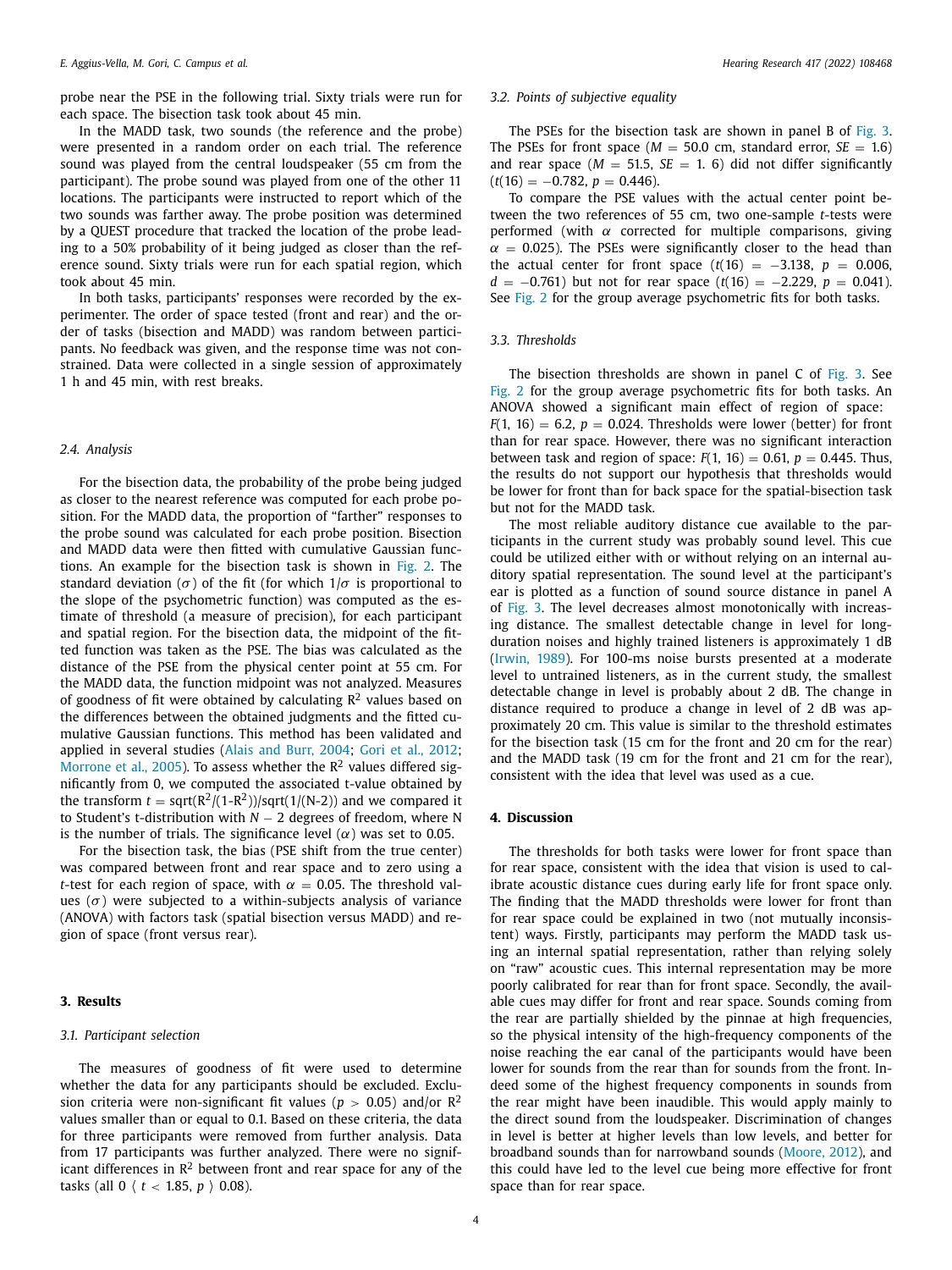<span id="page-4-0"></span>![](_page_4_Figure_2.jpeg)

**Fig. 3.** A: The sound level of the stimulus at the participant's ears for each loudspeaker distance. B: The average PSE values for front and rear space in the bisection task. The dashed line indicates the actual midpoint of 55 cm. C: The average thresholds for front and rear space for the bisection and MADD tasks. Error bars indicate  $\pm 1$  standard error. The asterisk indicates a significant difference with *p* < 0.05.

The PSE for the spatial-bisection task was biased slightly towards the body, regardless of the region of space from which the sounds were presented. This may indicate that the internal spatial representation used in the bisection task is slightly distorted, consistent with previous work showing differences between actual distance and distance judged using auditory cues (Kolarik et al., 2013a). However, the [distortion](#page-5-0) might have occurred because the sound level at the participant's ears did not vary with distance as "expected" based on previous experience. The variation of sound level with distance from a sound source depends on a variety of factors, such as the directivity of the source, the orientation of the source relative to the listener, the positions of nearby reflecting objects, and the extent of reverberation in the room. Our particular set up, with upward-facing loudspeakers lying on a table, may not have led to a typical variation of sound level with distance.

Previous studies of blind participants showed that their performance in judging absolute auditory distance [\(Kolarik](#page-5-0) et al., 2013a, [2017a\)](#page-5-0) and azimuth (Gori et al., [2014;](#page-5-0) [Vercillo](#page-6-0) et al., 2015) in front space was poorer than for normally sighted controls, presumably because their internal auditory spatial representations were poorly developed or deteriorated due to vision loss. These results are consistent with the current findings for normally sighted participants, for whom the significantly lower thresholds for both tasks for front space than for rear space are probably due to the tasks being performed more accurately when visual calibration information is available early in life. Taken together, the current and previous results provide support for the sensory calibration theory, which is that visual information is required to accurately calibrate internal representations of auditory space. It remains to be determined how an auditory representation of the space behind the listener, where vision is not available, is calibrated or formed. It has been proposed that rear auditory spatial representations may be calibrated using motor and/or tactile information. For example, blind participants could calibrate rear auditory space by making active head movements in response to ongoing sounds or by feeling sound sources in close proximity to the body. Alternatively, it may be the case that judgments of distance in rear space are always based on the

use of "raw" acoustic cues, rather than on an internal spatial representation.

The nature of auditory spatial representations in front and rear space may depend on the frame of reference in which the information is encoded. Auditory information is initially encoded in a head-centered reference frame and later transformed into an eyecentered reference frame (Cohen and [Andersen,](#page-5-0) 2002). However, the results from a study of the objective auditory egocenter suggests that the auditory information is not always encoded into an eye-centered frame of reference. Whereas auditory locations in front space are encoded in an eye-centered reference frame, auditory information from rear space seems to be encoded in a headcentered reference frame [\(Neelon](#page-5-0) et al., 2004). This makes intuitive sense as no eye-movements can be made to sounds that originate from the space behind the head and therefore does not require a transformation from a head-centered to an eye-centered reference frame. In contrast, humans can make eye-movements to sound sources that occur in the visual field in front space which requires a rapid transformation of auditory locations in a retinotopic/eyecentered frame of reference [\(Schut](#page-5-0) et al., 2018). These differences in spatial reference frames between sounds originating from front vs. rear space are in line with the idea that vision plays an important role in the spatial representation for front but not rear sounds. It could be that the different types of spatial reference frames have different spatial resolutions. As a result, rear auditory spatial representations may be less precise due to the lack of visual calibration of those spatial representations.

One avenue for future research would be to investigate what cues are actually used for spatial bisection of distance. As stated in the Introduction, the two primary cues to auditory distance are level [\(Gamble,](#page-5-0) 1909; [Gardner,](#page-5-0) 1969; [Kolarik](#page-5-0) et al., 2013a) and DRR [\(Bronkhorst](#page-5-0) and Houtgast, 1999; [Kolarik](#page-5-0) et al., 2020, [2017a,](#page-5-0) [2016;](#page-5-0) [Zahorik,](#page-6-0) 2002a, [2002b;](#page-6-0) [Zahorik](#page-6-0) et al., 2005). In the "normal" room tested in the current study, both level and DRR cues were available. However, environments can vary greatly in terms of their acoustic characteristics. For example, highly echoic environments such as churches contain substantial reverberant energy, making the DRR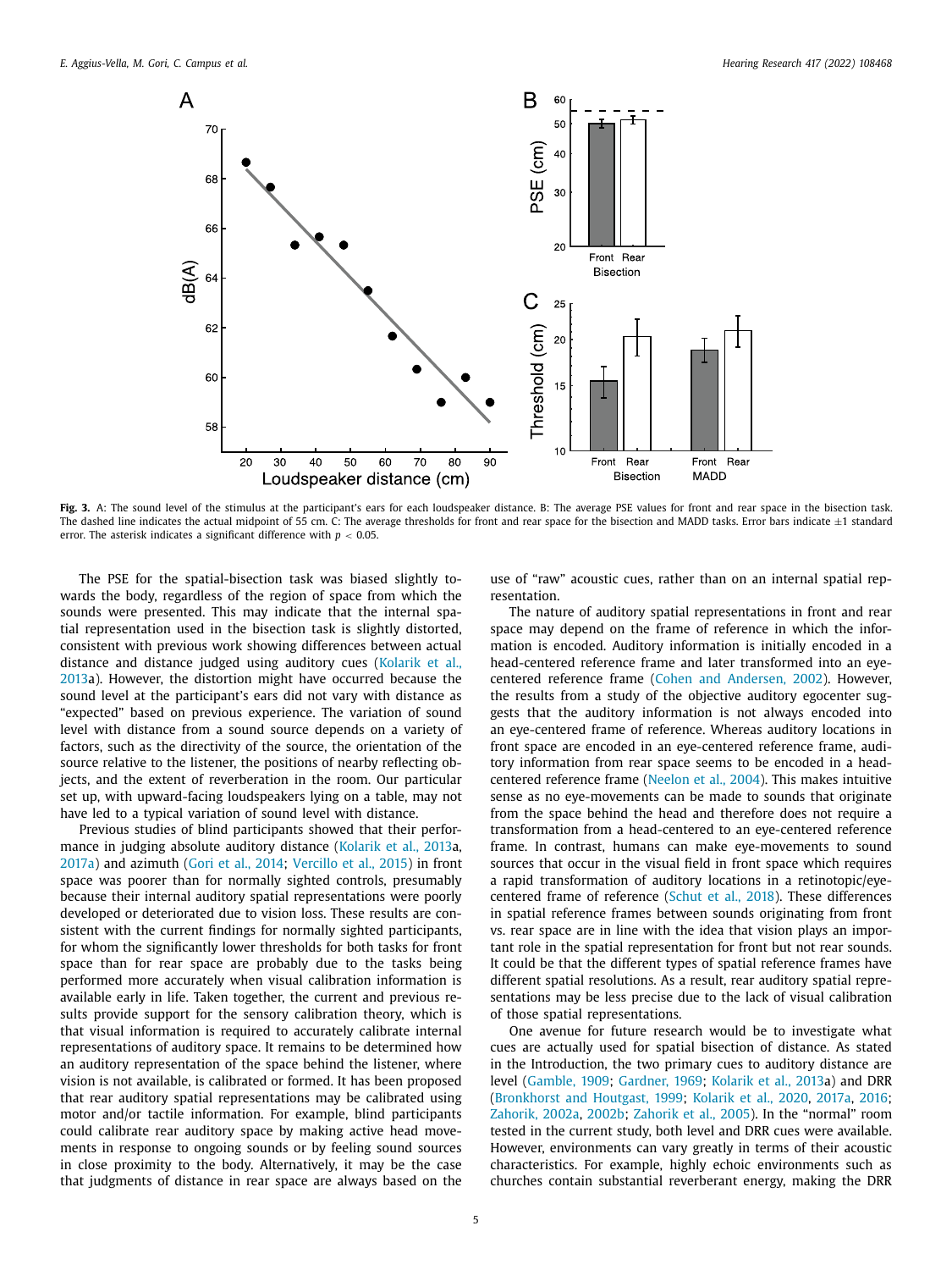<span id="page-5-0"></span>cue more salient. But if the distance of the source is too large, the direct sound might not be audible at all, making distance judgments difficult or impossible. Future studies could help to elucidate the role of level and DRR using virtual acoustics, allowing the two cues to be systematically manipulated.

Another area for future research would be to compare bisection and MADD performance for distance in peripersonal space, within approximately 1 m from the participant, and in extrapersonal space, farther than 1 m. In the absence of vision, touch might be used to calibrate peripersonal auditory space (Serino et al., 2011). Measurements of distance bisection and MADD thresholds could provide insight regarding whether auditory distance can be calibrated using tactile feedback in peripersonal space for blind participants.

### **5. Conclusions**

Thresholds for both the spatial bisection task and the MADD task were lower for front than for rear space. This is consistent with the notion that auditory representations of space are better calibrated for front than for rear space, because of the availability of vision for the former. However, the differences between front and rear space might also partly be a result of differences in the available cues, especially the level cue.

#### **Declarations of Competing Interest**

None.

## **CRediT authorship contribution statement**

**Elena Aggius-Vella:** Conceptualization, Methodology, Formal analysis, Data curation, Writing – review & editing. **Monica Gori:** Conceptualization, Methodology, Writing – review & editing. **Claudio Campus:** Conceptualization, Methodology, Formal analysis, Data curation, Writing – review & editing. **Brian C.J. Moore:** Writing – review & editing. **Shahina Pardhan:** Writing – review & editing. **Andrew J. Kolarik:** Conceptualization, Methodology, Writing – review & editing. **Nathan Van der Stoep:** Conceptualization, Methodology, Formal analysis, Data curation, Writing – review & editing.

#### **Acknowledgements**

We thank the editor, Barbara Canlon, and two anonymous reviewers whose comments helped strengthen the manuscript. We also thank the participants who took part in the study.

#### **References**

- Agganis, B.T., Muday, J.A., Schirillo, J.A., 2010. Visual biasing of auditory localization in azimuth and depth. Percept. Mot. Skills 111, 872–892. doi[:10.2466/22.24.27,](https://doi.org/10.2466/22.24.27) PMS.111.6.872-892.
- Aggius-Vella, E., Campus, C., Gori, M., 2018. Different audio spatial metric representation around the body. Sci. Rep. 8, 9383. doi[:10.1038/s41598-018-27370-9.](https://doi.org/10.1038/s41598-018-27370-9)
- Aggius-Vella, E., Kolarik, A.J., Gori, M., Cirstea, S., Campus, C., Moore, B.C.J., Pardhan, S., 2020. Comparison of auditory spatial bisection and minimum audible angle in front, lateral, and back space. Sci. Rep. 10, 6279. doi:10.1038/ [s41598-020-62983-z.](https://doi.org/10.1038/s41598-020-62983-z)
- [Ahmad,](http://refhub.elsevier.com/S0378-5955(22)00039-9/sbref0004) H., [Setti,](http://refhub.elsevier.com/S0378-5955(22)00039-9/sbref0004) W., [Maviglia,](http://refhub.elsevier.com/S0378-5955(22)00039-9/sbref0004) A., [Capris,](http://refhub.elsevier.com/S0378-5955(22)00039-9/sbref0004) E., 2019. A Novel Device to Understand Audio-Spatial [Representation](http://refhub.elsevier.com/S0378-5955(22)00039-9/sbref0004) in Individuals With Scotoma, 2019. IEEE.
- Alais, D., Burr, D., 2004. The ventriloquist effect results from near-optimal bimodal integration. Curr. Biol. 14, 257–262. doi[:10.1016/j.cub.2004.01.029.](https://doi.org/10.1016/j.cub.2004.01.029)
- Alais, D., Carlile, S., 2005. Synchronizing to real events: subjective audiovisual alignment scales with perceived auditory depth and speed of sound. Proc. Natl. Acad. Sci. USA 102, 2244–2247. doi[:10.1073/pnas.0407034102.](https://doi.org/10.1073/pnas.0407034102)
- Anderson, P.W., Zahorik, P., 2014. Auditory/visual distance estimation: accuracy and variability. Front. Psychol. 5, 1097. doi[:10.3389/fpsyg.2014.01097.](https://doi.org/10.3389/fpsyg.2014.01097)
- Best, V., van Schaik, A., Carlile, S., 2004. Separation of concurrent broadband sound sources by human listeners. J. Acoust. Soc. Am. 115, 324–336. [doi:10.1121/1.](https://doi.org/10.1121/1.1632484) 1632484.
- British Society of Audiology, 2011. Pure-tone Air-Conduction and [Bone-Conduction](http://refhub.elsevier.com/S0378-5955(22)00039-9/sbref0009) Threshold Audiometry With and Without Masking. British Society of Audiology, Reading, UK.
- Bronkhorst, A.W., Houtgast, T., 1999. Auditory distance perception in rooms. Nature 397, 517–520. doi[:10.1038/17374.](https://doi.org/10.1038/17374)
- Calcagno, E.R., Abregú, E.L., Eguía, M.C., Vergara, R., 2012. The role of vision in auditory distance perception. Perception 41, 175–192. doi[:10.1068/p7153.](https://doi.org/10.1068/p7153)
- Cohen, Y.E., Andersen, R.A., 2002. A common reference frame for movement plans in the posterior parietal cortex. Nat. Rev. Neurosci. 3, 553–562. [doi:10.1038/](https://doi.org/10.1038/nrn873) nrn873.
- Da [Silva,](http://refhub.elsevier.com/S0378-5955(22)00039-9/sbref0013) J.A., 1985. Scales for perceived egocentric distance in a large open field: comparison of three [psychophysical](http://refhub.elsevier.com/S0378-5955(22)00039-9/sbref0013) methods. Am. J. Psychol. 98, 119–144.
- [Gamble,](http://refhub.elsevier.com/S0378-5955(22)00039-9/sbref0014) E.A., 1909. Intensity as a criterion in [estimating](http://refhub.elsevier.com/S0378-5955(22)00039-9/sbref0014) the distance of sounds. Psychol. Rev. 16, 415–426.
- Gardner, M.B., 1969. Distance estimation of O degrees or apparent O degreeoriented speech signals in anechnoic space. J. Acoust. Soc. Am. 45, 47–53. doi[:10.1121/1.1911372.](https://doi.org/10.1121/1.1911372)
- Gori, M., Amadeo, M.B., Campus, C., 2019. Spatial metric in blindness: behavioural and cortical processing. Neurosci. Biobehav. Rev. [doi:10.1016/j.neubiorev.2019.12.](https://doi.org/10.1016/j.neubiorev.2019.12.031) 031.
- Gori, M., Giuliana, L., Sandini, G., Burr, D., 2012. Visual size perception and haptic calibration during development. Dev. Sci. 15, 854–862. [doi:10.1111/j.1467-7687.](https://doi.org/10.1111/j.1467-7687.2012.2012.01183.x) 2012.2012.01183.x
- Gori, M., Sandini, G., Martinoli, C., Burr, D.C., 2014. Impairment of auditory spatial localization in congenitally blind human subjects. Brain 137, 288–293. doi:10. [1093/brain/awt311.](https://doi.org/10.1093/brain/awt311)
- Irwin, R.J., 1989. Psychometric functions for the discrimination of differences in intensity of Gaussian noise. Q. J. Exp. Psychol. A 41, 655–674. doi:10.1080/ [14640748908402388.](https://doi.org/10.1080/14640748908402388)
- King, A.J., 2009. Visual influences on auditory spatial learning. Philos. Trans. R. Soc. Lond. B Biol. Sci. 364, 331–339. doi[:10.1098/rstb.2008.0230.](https://doi.org/10.1098/rstb.2008.0230)
- Knudsen, E.I., Knudsen, P.F., 1985. Vision guides the adjustment of auditory localization in young barn owls. Science 230, 545–548. doi[:10.1126/science.4048948.](https://doi.org/10.1126/science.4048948)
- Kolarik, A., Cirstea, S., Pardhan, S., 2013a. Discrimination of virtual auditory distance using level and direct-to-reverberant ratio cues. J. Acoust. Soc. Am. 134, 3395– 3398. doi[:10.1121/1.4824395.](https://doi.org/10.1121/1.4824395)
- Kolarik, A.J., Cirstea, S., Pardhan, S., Moore, B.C.J., 2013b. An assessment of virtual auditory distance judgments among blind and sighted listeners. In: Proceedings of Meetings on Acoustics. Presented at the ICA 2013 Montreal. ASA doi:10.1121/ 1.4799570, [050043–050043.](https://doi.org/10.1121/1.4799570)
- Kolarik, Andrew J, Cirstea, S., Pardhan, S., 2013c. Evidence for enhanced discrimination of virtual auditory distance among blind listeners using level and [direct-to-reverberant](https://doi.org/10.1007/s00221-012-3340-0) cues. Exp. Brain Res. 224, 623–633. doi:10.1007/ s00221-012-3340-0.
- Kolarik, A.J., Moore, B.C.J., Zahorik, P., Cirstea, S., Pardhan, S., 2016. Auditory distance perception in humans: a review of cues, development, neuronal bases, and effects of sensory loss. Atten. Percept. Psychophys. 78, 373–395. doi:10. [3758/s13414-015-1015-1.](https://doi.org/10.3758/s13414-015-1015-1)
- Kolarik, A.J., Pardhan, S., Cirstea, S., Moore, B.C.J., 2017a. Auditory spatial representations of the world are compressed in blind humans. Exp. Brain Res. 235, 597– 606. doi[:10.1007/s00221-016-4823-1.](https://doi.org/10.1007/s00221-016-4823-1)
- Kolarik, A.J., Raman, R., Moore, B.C.J., Cirstea, S., Gopalakrishnan, S., Pardhan, S., 2020. The accuracy of auditory spatial judgments in the visually impaired is dependent on sound source distance. Sci. Rep. 10, 7169. doi:10.1038/ [s41598-020-64306-8.](https://doi.org/10.1038/s41598-020-64306-8)
- Kolarik, A.J., Scarfe, A.C., Moore, B.C.J., Pardhan, S., 2017b. Blindness enhances auditory obstacle circumvention: assessing echolocation, sensory substitution, and visual-based navigation. PLoS ONE 12, e0175750. [doi:10.1371/journal.pone.](https://doi.org/10.1371/journal.pone.0175750) 0175750.
- Mills, A.W., 1958. On the minimum audible angle. J. Acoust. Soc. Am. 30, 237–246. doi[:10.1121/1.1909553.](https://doi.org/10.1121/1.1909553)
- [Moore,](http://refhub.elsevier.com/S0378-5955(22)00039-9/sbref0030) B.C.J., 2012. An Introduction to the Psychology of Hearing, 6th ed. Brill, Leiden, The [Netherlands.](http://refhub.elsevier.com/S0378-5955(22)00039-9/sbref0030)
- Morrone, M.C., Ross, J., Burr, D., 2005. Saccadic eye movements cause compression of time as well as space. Nat. Neurosci. 8, 950–954. doi[:10.1038/nn1488.](https://doi.org/10.1038/nn1488)
- Neelon, M.F., Brungart, D.S., Simpson, B.D., 2004. The isoazimuthal perception of sounds across distance: a preliminary investigation into the location of the audio egocenter. J. Neurosci. 24, 7640–7647. doi[:10.1523/JNEUROSCI.0737-04.2004.](https://doi.org/10.1523/JNEUROSCI.0737-04.2004)
- Schut, M.J., Van der Stoep, N., Van der Stigchel, S., 2018. Auditory spatial attention is encoded in a retinotopic reference frame across eye-movements. PLoS ONE 13, e0202414. doi[:10.1371/journal.pone.0202414.](https://doi.org/10.1371/journal.pone.0202414)
- Serino, A., Canzoneri, E., Avenanti, A., 2011. Fronto-parietal areas necessary for a multisensory representation of peripersonal space in humans: an rTMS study. J. Cogn. Neurosci. 23, 2956–2967. doi[:10.1162/jocn\\_a\\_00006.](https://doi.org/10.1162/jocn_a_00006)
- Spence, C., Lee, J., Van der Stoep, N., 2020. Responding to sounds from unseen locations: crossmodal attentional orienting in response to sounds presented from the rear. Eur. J. Neurosci. 51, 1137–1150. doi[:10.1111/ejn.13733.](https://doi.org/10.1111/ejn.13733)
- Tonelli, A., Brayda, L., Gori, M., 2015. Task-dependent calibration of auditory spatial perception through environmental visual observation. Front. Syst. Neurosci. 9, 84. doi[:10.3389/fnsys.2015.00084.](https://doi.org/10.3389/fnsys.2015.00084)
- Van der Stoep, N., Nijboer, T.C.W., Van der Stigchel, S., Spence, C., 2015. Multisensory interactions in the depth plane in front and rear space: a review. Neuropsychologia 70, 335–349. doi[:10.1016/j.neuropsychologia.2014.12.007.](https://doi.org/10.1016/j.neuropsychologia.2014.12.007)
- Vercillo, T., Burr, D., Gori, M., 2016. Early visual deprivation severely compromises the auditory sense of space in congenitally blind children. Dev. Psychol. 52, 847– 853. doi[:10.1037/dev0000103.](https://doi.org/10.1037/dev0000103)